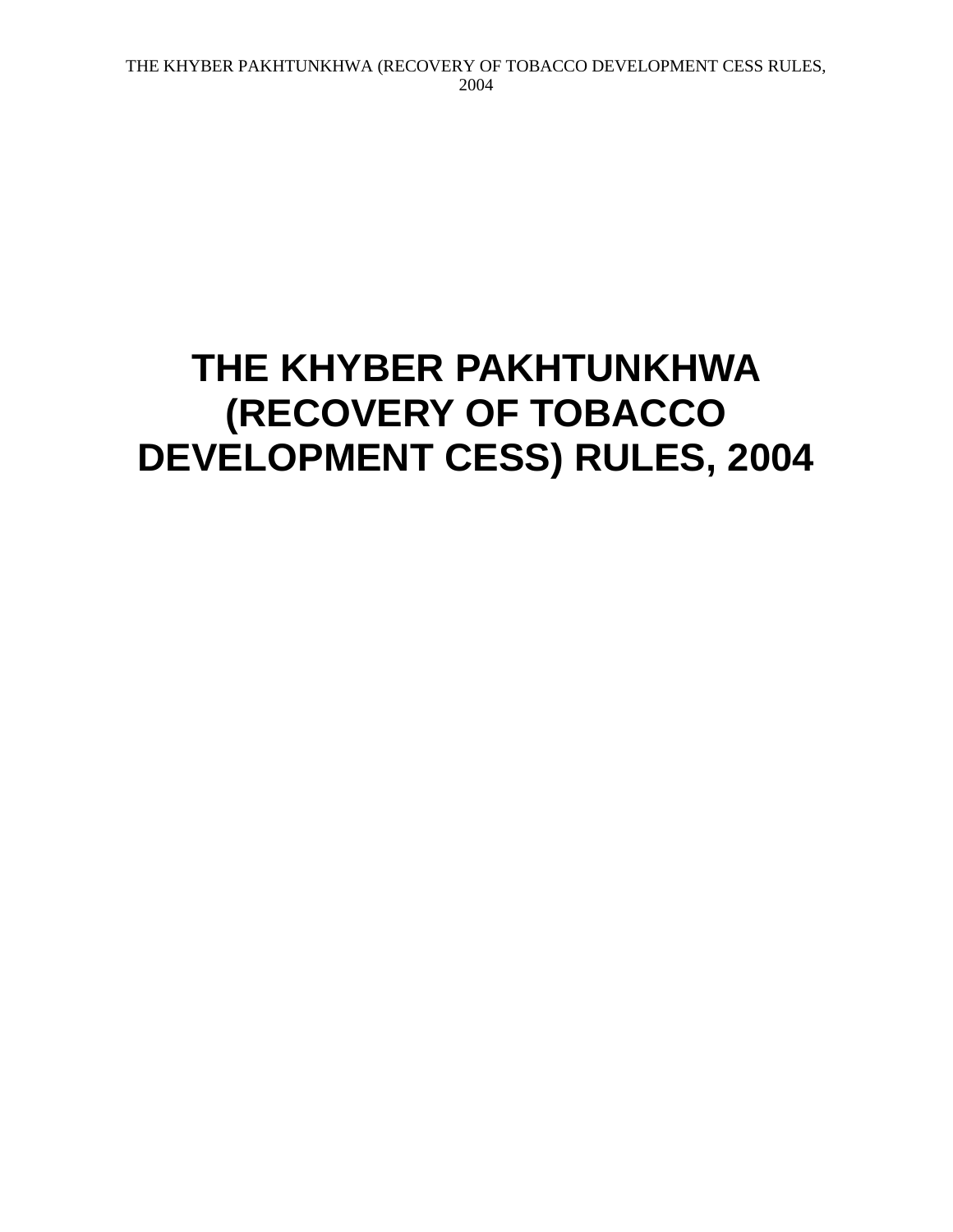# GOVERNMENT OF KHYBER PAKHTUNKHWA EXCISE AND TAXATION DEPARTMENT

# **NOTIFICATION.**

Dated Peshawar, the 12<sup>th</sup> August, 2004.

**NO. SO(TAX)/E&T/4-1/2002:** In exercise of the powers conferred by section 14 of the Khyber Pakhtunkhwa Finance Act, 1996 (Khyber Pakhtunkhwa Act No.l of 1996), read with section 11 thereof, and in super session of the Khyber Pakhtunkhwa (Recovery of Tobacco Development Cess) Rules, 2003, the Government of the Khyber Pakhtunkhwa is pleased to make the following rules, namely;

## **THE KHYBER PAKHTUNKHWA (RECOVERY OF TOBACCO DEVELOPMENT CESS) RULES, 2004.**

**1. Short Title and Commencement.---**These rules may be called the Khyber Pakhtunkhwa (Recovery of Tobacco Development Cess) Rules, 2004.

(2) They shall come into force at once.

**2. Definitions.---**In these rules, unless the context otherwise requires, the following expressions shall have the meanings hereby respectively assigned to them that is to say:-

- (a) "Act" means the Khyber Pakhtunkhwa Finance Act, 1996 (Khyber Pakhtunkhwa Act No. I of 1996);
- (b) "assessee" means a factory, a company or an individual, assessable to cess under the Act and these rules;
- (c) "District Officer" means Excise and Taxation Officer of the District concerned and includes the officer incharge entrusted with collection of development cess on tobacco; and
- (d) "Director General" -means the Director General, Excise & Taxation Department, Khyber Pakhtunkhwa;
- (e) "Form" means the forms annexed to these rules.
- (f) "Government" means the Government of the Khyber Pakhtunkhwa;
- (g) "Secretary" means Secretary, to Govt. of Khyber Pakhtunkhwa for Excise & Taxation Department;
- (h) "tobacco" means leaves of the plants Nicotiana Tabacum Nicotiana Rustica commonly known as tobacco and used in the manufacturing of cigarettes or for consumption by other modes such as Chillum hookah, niswar, gazari and bidis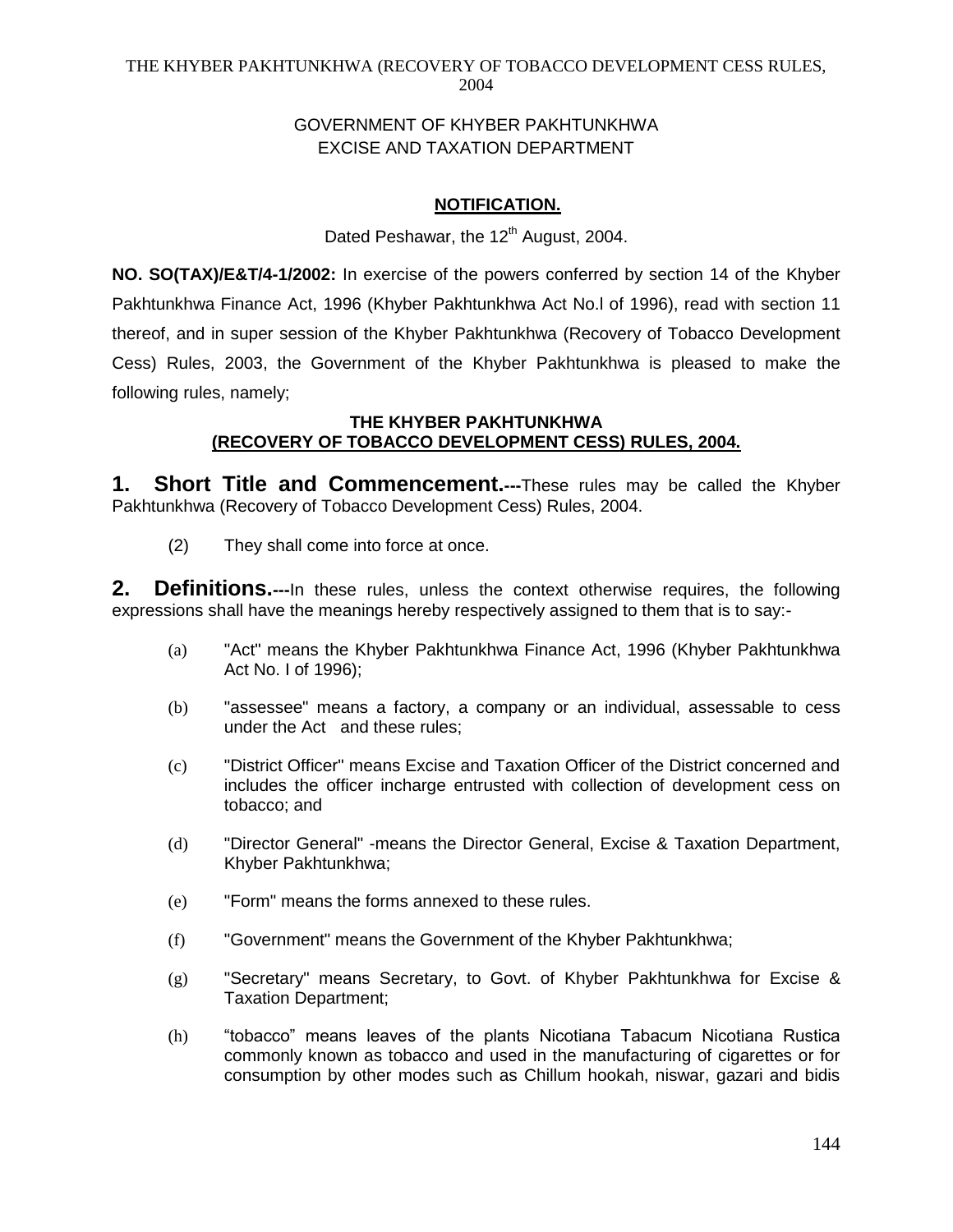and also includes Khaka, Kara and roth made of main stalk (dandi) and steam of tobacco.

**3. Recovery of Cess in Relation to Quota Fixed by P.T.B.** (1) On receipt of figures of quota fixed by the Pakistan Tobacco Board for the crop year in case of a factory, the District Officer shall issue a specified demand notice to the tobacco factory, hereinafter referred to as "assessee", specifying the liability of the assessee for the total amount of cess payable in two equal installments, i.e. first on or before 31<sup>st</sup> December and the second on or before 31<sup>st</sup> May of the financial year concerned.

(2) In case of default in payment of the cess or any part thereof by the 31s1 May, the defaulter shall be liable to pay a penalty at the rate of twenty five percent in addition to the cess due.

(3) The amounts recoverable under these rules in default shall be recovered as arrears of land revenue.

**4. Determination of Exact Figures of Quota:-** The cess in the case of factories, herein after referred to as "assessee" shall be determined on the basis of tobacco purchased from open market in- addition to quota so fixed by Pakistan Tobacco Board under rule 3; provided that cess on tobacco purchased from open market, if already paid by an assessee referred to in rule 5; shall not be charged again on its re-purchase by the factories.

**5. Recovery of Cess other than the Cess Recovered Under Rule 3.** (1) Cess other than the cess recovered under rule 3; to be recovered from an assessee, including Tobacco Factories, shall be recovered at the entry point of the cigarette manufacturing factories and re-drying factories or, as the case may be, at the check points established by Government for the purpose. The collection of this cess may be out sourced through public auction or collected by Excise and Taxation Department whichever is deemed proper by Government. In case of collection of cess through contractors, provision shall be made in the agreement to be executed with the contractor to ensure that no cess on the quantity of tobacco already paid by the tobacco manufacturing factories under rule 3; is charged by the contractor. For this purpose a proper record shall be maintained by the factories and the District officer concerned in the form appended to these rules and shall be made part of the agreement executed with the contractor.

**6. Check-Post:-** Check-posts for the collection of cess in respect of tobacco will, if necessary, be established at the entry point of Re-drying Centers / Cigarette Manufacturing Factories and Entry / Exit points of Khyber Pakhtunkhwa or any other place that may be deemed proper by Government. Government may, in order to avoid double taxation, monitor / supervise the process of collection at the check post through the Excise & Taxation Department or any other person authorized, for the purpose.

**7.** In case of dispute between an assessee, and the authorized agent of Government or any other person on behalf of either side, the matter must be referred to the Excise & Taxation Officer concerned for decision, who shall decide the matter within thirty (30) days from the date of reference.

**8.** Any party aggrieved by the decision of the Excise & Taxation Officer may prefer an appeal to the Director General, within thirty (30) days of such order / decision whose decision in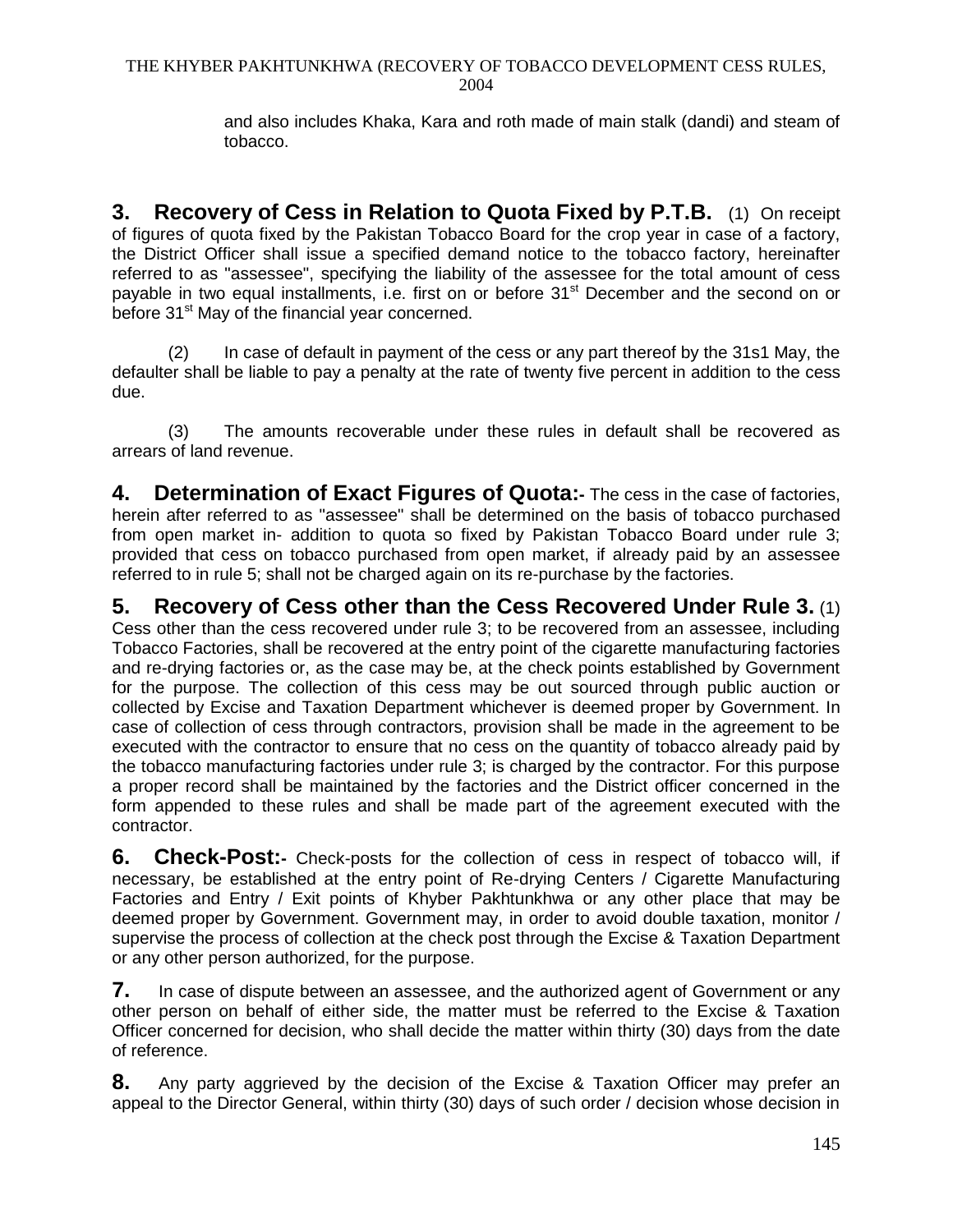#### THE KHYBER PAKHTUNKHWA (RECOVERY OF TOBACCO DEVELOPMENT CESS RULES, 2004

the matter, subject to rule 9 shall be final.

**9.** Government may, on its own accord or on a revision petition filed with it by any assessee within sixty (60) days of the orders of the Director General, Excise & Taxation, Khyber Pakhtunkhwa call for the record of the case and pass such orders as it deems fit.

# **SECRETARY TO GOVERNMENT OF THE KHYBER PAKHTUNKHWA, EXCISE & TAXATION DEPARTMENT, PESHAWAR.**

## Endst. NO. SO(TAX)/E&T/4-1/2002 / Dated 12.8.2004.

A copy is forwarded for information and necessary action to:-

- 1. The Senior Member, Board of Revenue, Khyber Pakhtunkhwa, Peshawar.
- 2. The Secretary, to Govt, of Khyber Pakhtunkhwa, Law Department Peshawar, with reference to Law-Department's letter No.LEGIS:3(4)/77/4809, dated 10.8.2004.
- 3. The Secretary, to Govt. of Khyber Pakhtunkhwa, Finance Department Peshawar.
- 4. The Secretary, to Govt. of Khyber Pakhtunkhwa, Local Govt. & Rural Development, Department Peshawar.
- 5. The Secretary, to Govt. of Khyber Pakhtunkhwa, Agriculture, Live Stock & Cooperation Department Peshawar.
- 6. The Director General, Excise & Taxation, Khyber Pakhtunkhwa Peshawar.
- 7. The Secretary, Pakistan Tobacco Board, Peshawar.
- 8. The Manager Government Printing Press, Peshawar, with the request to publish these rules in the next official gazette. He is further requested to provide one hundred printed copies of these rules to this Department.
- 9. All Excise & Taxation Officers, Khyber Pakhtunkhwa.
- 10. PS to Minister, Excise & Taxation, Khyber Pakhtunkhwa, Peshawar.
- 11. PS to Chief Secretary, Khyber Pakhtunkhwa, Peshawar.
- 12. PS to Secretary, Excise & Taxation, Khyber Pakhtunkhwa, Peshawar.
- 13. PA to Deputy Secretary, Excise & Taxation, Khyber Pakhtunkhwa, Peshawar